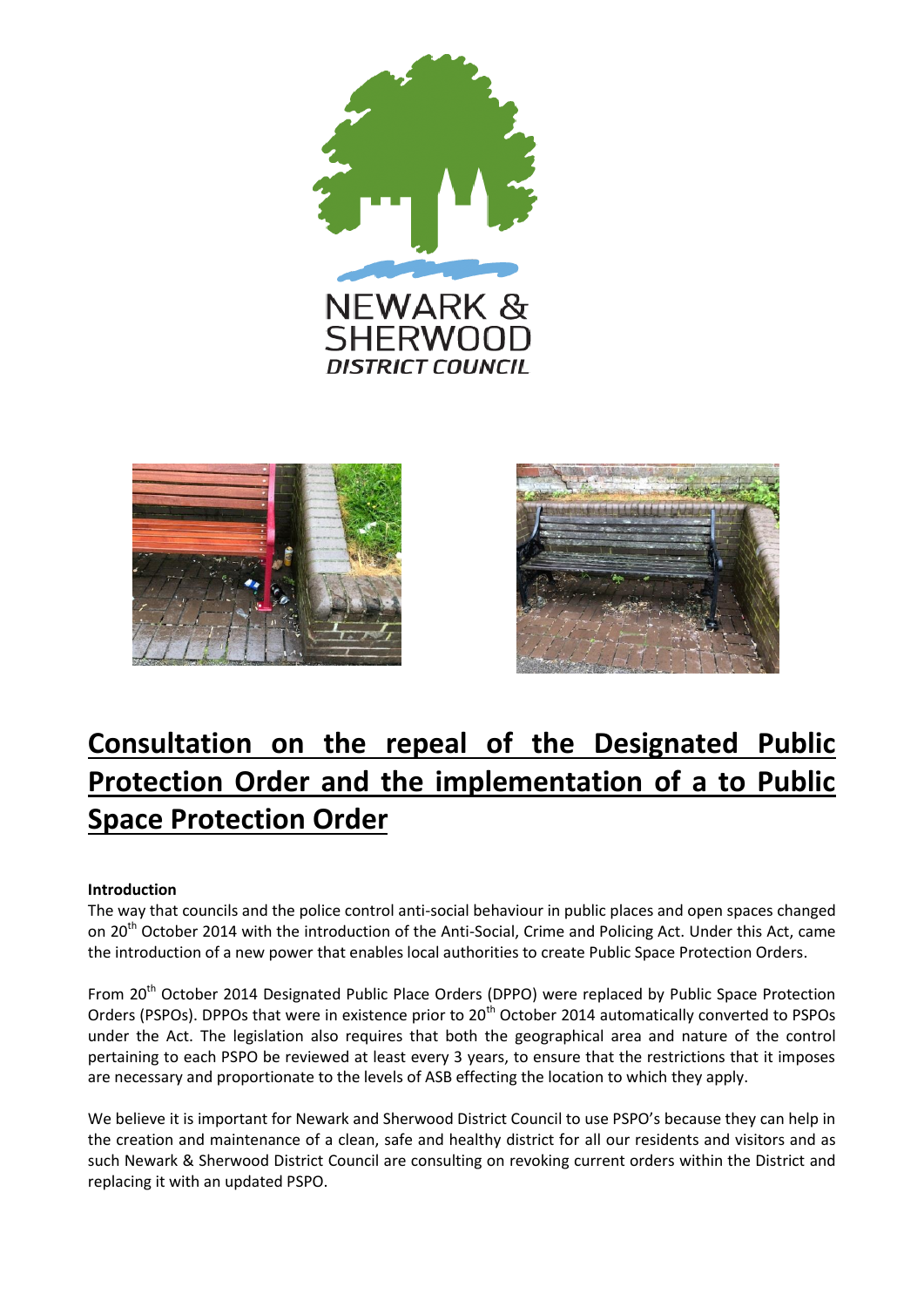## **What are Public Space Protection Orders?**

Public Space Protection Orders (PSPO) were created by a new power granted under the Anti-Social Behaviour, Crime and Policing Act 2014. PSPOs are intended to deal with persistent nuisance behaviour or problems that occur in a defined public open space, e.g. a park. They are designed to ensure that the lawabiding majority can use and enjoy public spaces safely free from unacceptable behaviour. All local authorities can make a PSPO on any public space within its area. The definition of a "public open space" under the Act is wide and includes any open space to which the public have access, irrespective of ownership.

A PSPO is made under powers vested in the local authority by Section 59, of the Anti-Social Behaviour Crime and Policing Act 2014.

A PSPO can be made where the council is satisfied that the activity or activities it proposes to restrict:

- Have had, or are likely to have, a detrimental effect on the quality of life of those in the locality;
- Is, or is likely to be, persistent or continuing in nature;
- Is, or is likely to be, unreasonable; and
- Justifies the restrictions imposed.

Public Space Protection Orders put restrictions in place which, if breached, create an offence. When an offence is witnessed an Enforcement Officer can issue a fixed penalty notice of up to £100 and there is a fine of up to £1000 if prosecuted through the courts.

## **Existing PSPOs which converted to PSPOs on 20th October 2014**

Within Newark & Sherwood District there were 14 separate orders covering:

| Balderton             | <b>Rufford Country Park</b>        |
|-----------------------|------------------------------------|
| Clipstone             | Winthorpe Road Estate, Newark      |
| Ollerton and Boughton | Farnsfield                         |
| Rainworth             | Sutton on Trent                    |
| Blidworth             | Newark Town Centre and Hawtonville |
| Southwell             | <b>Newark Castle Grounds</b>       |
| Yorke Drive, Newark   | Edwinstowe                         |

## **Repealing of the existing Orders and introduction of a PSPO in Newark Town Centre**

The review must consider if the geographical area and specific controls enforced under the PSPO are still necessary and appropriate based on a review of the evidence of existing and likely ASB. They are not a preemptive control.

Evidence has been sought from Police and Crime Commissioner Crime statistics, Local knowledge from the District's inspector. The views of the Community Safety Operational Delivery Group, the District's Police inspector, Town Council, Parish Councils, Enforcement Teams, Pub Watch and Framework have also been considered.

The broad view of the Police, Community Safety Partnership and Town Council is that alcohol related ASB is not widespread across the district but there are some localised Hot Spots that predominantly affect Newark Town Centre. The majority of problems elsewhere in the District are not wide spread but rather associated with known individuals and intervention in these situations should be targeted at the individuals concerned rather than through the use of PSPO powers. Based on their views a target geographical area around the Town Centre has been identified as a potential zone to be declared as a PSPO.

Consultation with the police and Newark Town Council has confirmed that nuisance drinking in Newark Town Centre is still a matter of concern. Views have been sought on the introduction of a Public Space Protection Order to replace the old DPPO's. The proposal for a PSPO that covers the geographical areas of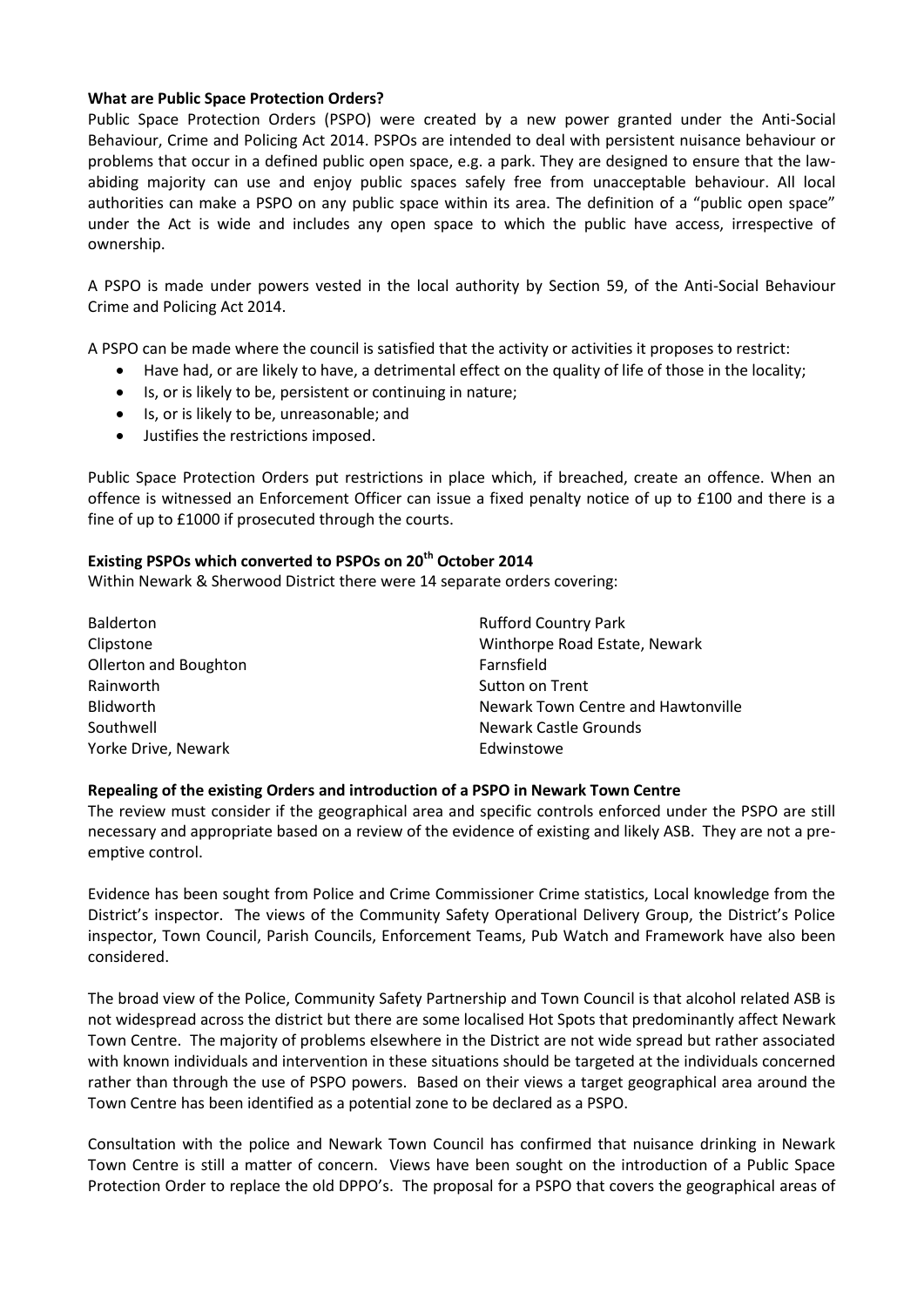the town centre and water front and castle grounds is being considered and a map of this area is on page 4 of this consultation document.

This area is the preferred option of the Community Safety Partnership and Town Council because it provides a targeted control in an area where Alcohol related ASB is of most concern. There is less evidence to support the need for a PSPO across a wider area at this time.

The terms being considered are as follows:

- 1. Any person must cease consuming alcohol when asked to do so by an authorised officer
- 2. Any person must surrender and hand over any containers (sealed or unsealed) in their possession and which are reasonably believed to contain alcohol when required to do so by an authorised officer and in order to prevent public nuisance, antisocial behaviour or disorder

The updated PSPO still focuses on restrictions on public drinking (previously DPPOs) The order is not intended to disrupt peaceful activities, for example families having a picnic in a park with a glass of wine. It is not an offence to drink in these public places. However, the Police have the power to ask people to stop drinking if anti-social behaviour (alarm, harassment or distress), nuisance or annoyance is being or likely to be caused.

## **Enforcement of proposed Public Space Protection Order, Newark Town Centre**

The introduction of different PSPOs also provides opportunities to review our existing enforcement arrangements and also to consult our residents, visitors and key stakeholders about proposed changes such as the introduction of new restrictions or controls. The consultation process will be in 2 parts. The first consultation will concentrate on the repealing of the existing Orders. A second consultation will consider proposals to introduce a PSPO aimed at targeting alcohol related nuisance affecting public in Newark Town Centre.

The police have existing powers to require a person in such PSPO areas not to drink alcohol in that area where an officer reasonably believes that the person has, or intends to do so. In addition an officer has the power to ask that person to surrender the alcohol and any open or sealed container in their possession. Failure to comply can result in a fine, arrest and prosecution.

Newark and Sherwood District Council are proposing a change to the enforcement of the proposed PSPO in that the Council's Community Protection Officers will also enforce the Order, with the support of the police, and failing to comply can result in a fine or prosecution.

This notice is an invitation to contribute to the public consultation.

The consultation will close at 5pm on **Sunday 11th August 2019** and responses should be sent to:

**Sheridan Stock, Assistant Business Manager Public Protection**

**at the address below or by email to Sheridan.stock@nsdc.info quoting reference: PSPO Alcohol Related Anti-Social Behaviour Newark and Sherwood District Council Castle House Great North Road Newark Nottinghamshire NG24 1BY**